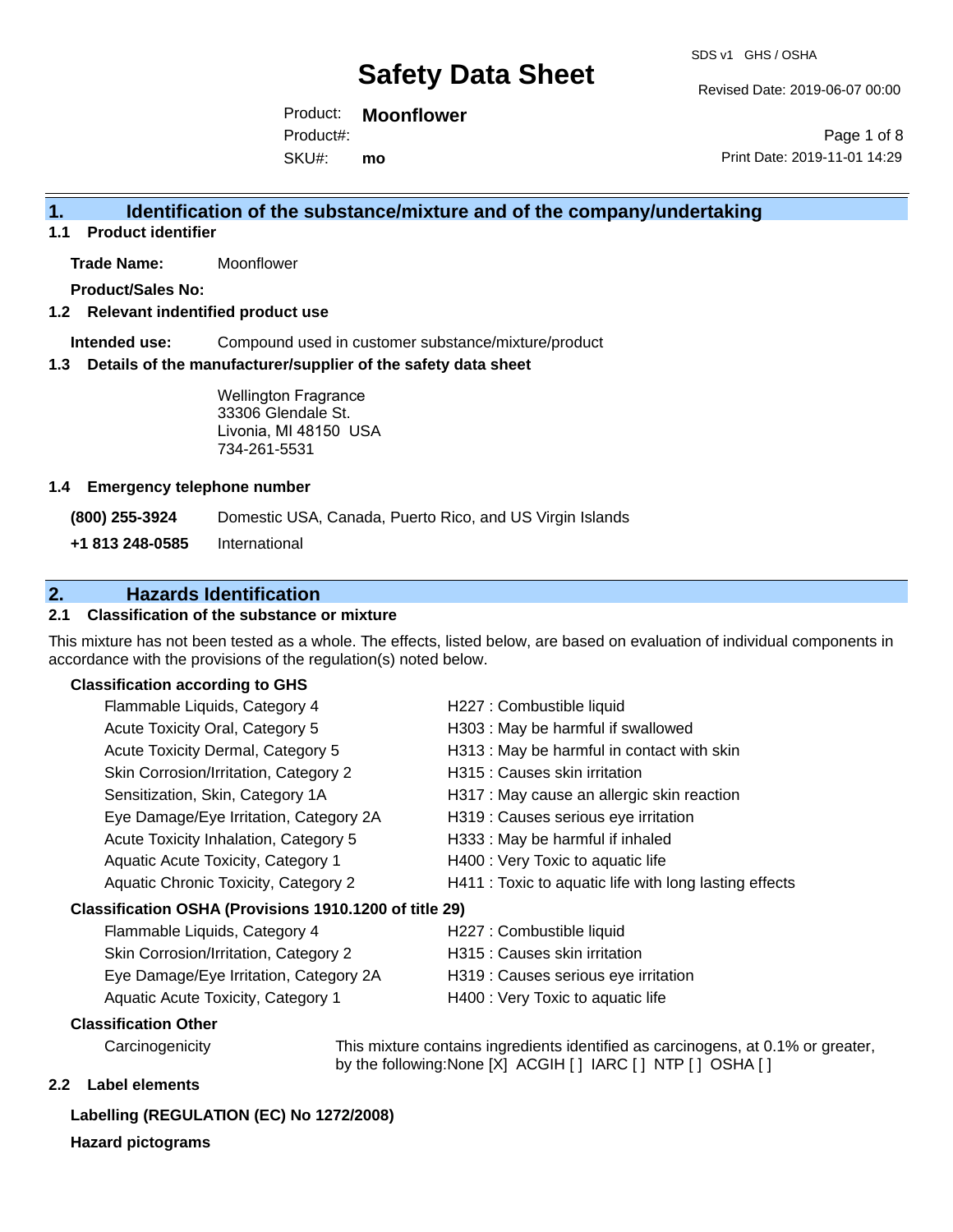### Product: **Moonflower**

Product#:

SKU#: **mo** Revised Date: 2019-06-07 00:00

SDS v1 GHS / OSHA

Page 2 of 8 Print Date: 2019-11-01 14:29



**Signal Word: Warning**

| <b>Hazard statments</b> |                                                 |
|-------------------------|-------------------------------------------------|
| H227                    | Combustible liquid                              |
| H303                    | May be harmful if swallowed                     |
| H313                    | May be harmful in contact with skin             |
| H315                    | Causes skin irritation                          |
| H317                    | May cause an allergic skin reaction             |
| H319                    | Causes serious eye irritation                   |
| H333                    | May be harmful if inhaled                       |
| H400                    | Very Toxic to aquatic life                      |
| H411                    | Toxic to aquatic life with long lasting effects |
|                         |                                                 |

### **Precautionary Statements**

#### **Prevention:**

| P235               | Keep cool                                                                |
|--------------------|--------------------------------------------------------------------------|
| P <sub>264</sub>   | Wash hands thoroughly after handling                                     |
| P <sub>272</sub>   | Contaminated work clothing should not be allowed out of the workplace    |
| P <sub>273</sub>   | Avoid release to the environment                                         |
| Response:          |                                                                          |
| $P302 + P352$      | IF ON SKIN: Wash with soap and water                                     |
| $P304 + P312$      | IF INHALED: Call a POISON CENTER or doctor/physician if you feel unwell  |
| DOOF . DOEA . DOOO | IF IN FVFO, Dhee aantanah mitungka ka aanaal adamka Damana aantaat lagaa |

| $P305 + P351 + P338$ | IF IN EYES: Rinse cautiously with water for several minutes Remove contact lenses if<br>present and easy to do. continue rinsing      |
|----------------------|---------------------------------------------------------------------------------------------------------------------------------------|
| P312                 | Call a POISON CENTER or doctor/physician if you feel unwell                                                                           |
| $P333 + P313$        | If skin irritation or a rash occurs: Get medical advice/attention                                                                     |
| $P337 + P313$        | If eye irritation persists: Get medical advice/attention                                                                              |
| P362                 | Take off contaminated clothing and wash before reuse                                                                                  |
| P363                 | Wash contaminated clothing before reuse                                                                                               |
| P370 + P378          | In case of fire: Use Carbon dioxide (CO2), Dry chemical, or Foam for extinction. Do not use<br>a direct water jet on burning material |
| P391                 | <b>Collect Spillage</b>                                                                                                               |
|                      |                                                                                                                                       |

**2.3 Other Hazards**

### **no data available**

# **3. Composition/Information on Ingredients**

### **3.1 Mixtures**

This product is a complex mixture of ingredients, which contains among others the following substance(s), presenting a health or environmental hazard within the meaning of the UN Globally Harmonized System of Classification and Labeling of Chemicals (GHS):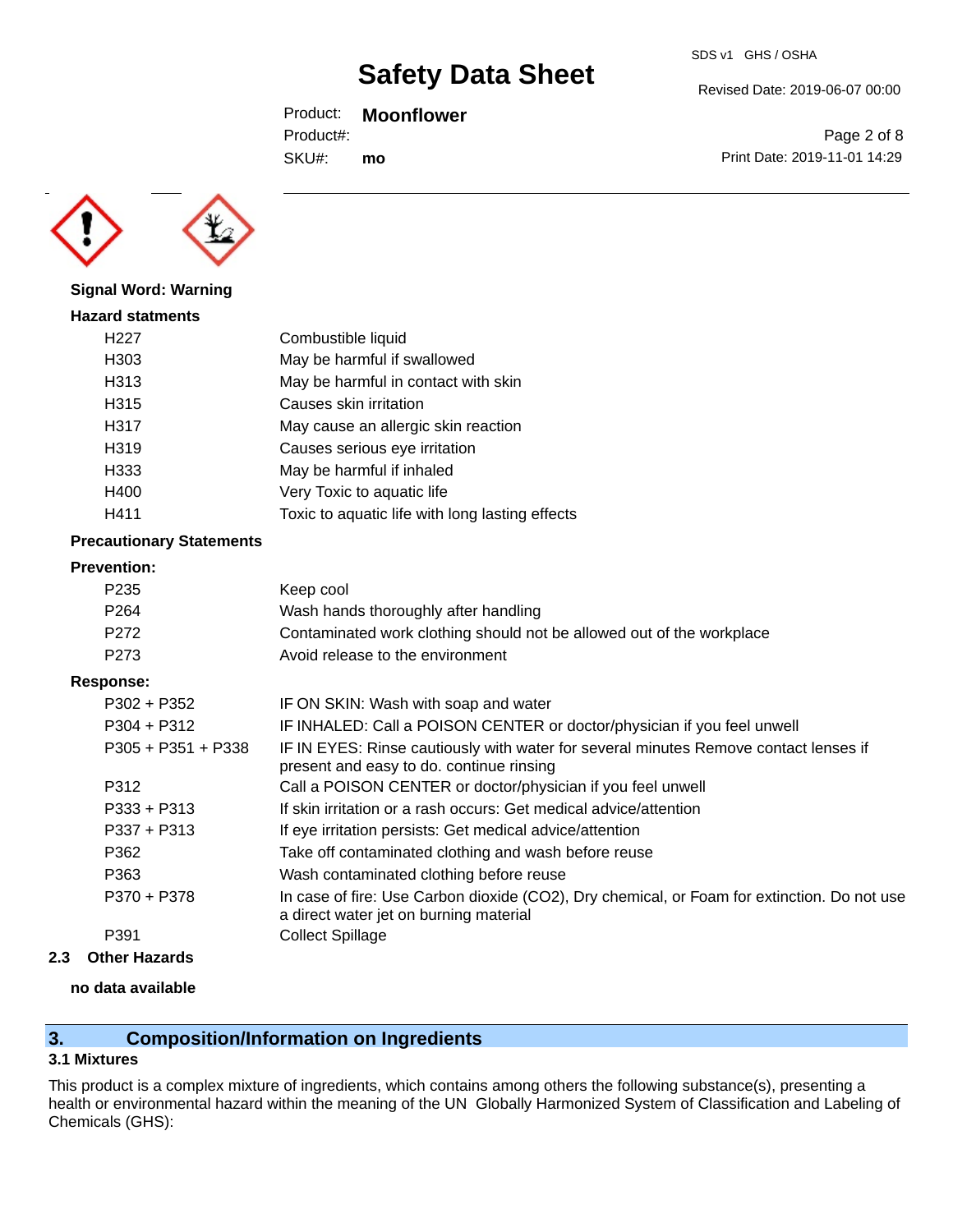SDS v1 GHS / OSHA

Revised Date: 2019-06-07 00:00

Print Date: 2019-11-01 14:29

Page 3 of 8

### Product: **Moonflower**

Product#:

SKU#: **mo**

| CAS#<br>Ingredient                                                                          | EC#                    | Conc.<br>Range | <b>GHS Classification</b>          |
|---------------------------------------------------------------------------------------------|------------------------|----------------|------------------------------------|
| 101-86-0                                                                                    | 202-983-3              | $30 - 40%$     | H303; H316; H317; H400; H411       |
|                                                                                             | Hexyl cinnamaldehyde   |                |                                    |
| 24851-98-7                                                                                  | 246-495-9              | 10 - 20 %      | H402                               |
|                                                                                             | Methyldihydrojasmonate |                |                                    |
| 78-70-6                                                                                     | 201-134-4              | 10 - 20 %      | H227; H303; H315; H317; H319; H402 |
| Linalool                                                                                    |                        |                |                                    |
| 120-51-4                                                                                    | 204-402-9              | $5 - 10%$      | H302; H313; H400; H411             |
| <b>Benzyl Benzoate</b>                                                                      |                        |                |                                    |
| 32388-55-9                                                                                  | 251-020-3              | $5 - 10%$      | H303; H317; H400; H410             |
| Acetyl cedrene                                                                              |                        |                |                                    |
| 5989-27-5                                                                                   | 227-813-5              | $5 - 10%$      | H226; H304; H315; H317; H400; H410 |
| Limonene                                                                                    |                        |                |                                    |
| 115-95-7                                                                                    | 204-116-4              | $2 - 5%$       | H227; H315; H317; H320; H402       |
| <b>Linalyl Acetate</b>                                                                      |                        |                |                                    |
| 14901-07-6                                                                                  | 238-969-9              | $1 - 2%$       | H316; H401; H411                   |
| beta-lonone                                                                                 |                        |                |                                    |
| 706-14-9                                                                                    | 211-892-8              | $1 - 2%$       | H316                               |
| gamma-Decalactone                                                                           |                        |                |                                    |
| 128-37-0                                                                                    | 204-881-4              | $1 - 2%$       | H316; H400; H410                   |
| <b>Butylated hydroxytoluene</b>                                                             |                        |                |                                    |
| 105-87-3                                                                                    | 203-341-5              | $0.1 - 1.0 %$  | H315; H317; H401; H412             |
| Geranyl Acetate                                                                             |                        |                |                                    |
| 57378-68-4                                                                                  | 260-709-8              | $0.1 - 1.0 \%$ | H302; H315; H317; H318; H400; H410 |
| delta-1-(2,6,6-Trimethyl-3-cyclohexen-1-yl)-2-buten-1-one (delta-Damascone)                 |                        |                |                                    |
| See Section 16 for full text of GHS classification codes                                    |                        |                |                                    |
| See Section 16 for full text of GHS classification codes which where not shown in section 2 |                        |                |                                    |

Total Hydrocarbon Content (%  $w/w$ ) = 6.69

# **4. First Aid Measures**

| <b>Description of first aid measures</b><br>4.1                 |                                                                                                               |
|-----------------------------------------------------------------|---------------------------------------------------------------------------------------------------------------|
| Inhalation:                                                     | Remove from exposure site to fresh air and keep at rest.<br>Obtain medical advice.                            |
| Eye Exposure:                                                   | Flush immediately with water for at least 15 minutes.<br>Contact physician if symptoms persist.               |
| <b>Skin Exposure:</b>                                           | Remove contaminated clothes. Wash thoroughly with water (and soap).<br>Contact physician if symptoms persist. |
| Ingestion:                                                      | Rinse mouth with water and obtain medical advice.                                                             |
| 4.2 Most important symptoms and effects, both acute and delayed |                                                                                                               |
| <b>Symptoms:</b>                                                | no data available                                                                                             |
| Risks:                                                          | Refer to Section 2.2 "Hazard Statements"                                                                      |
|                                                                 |                                                                                                               |

**4.3 Indication of any immediate medical attention and special treatment needed**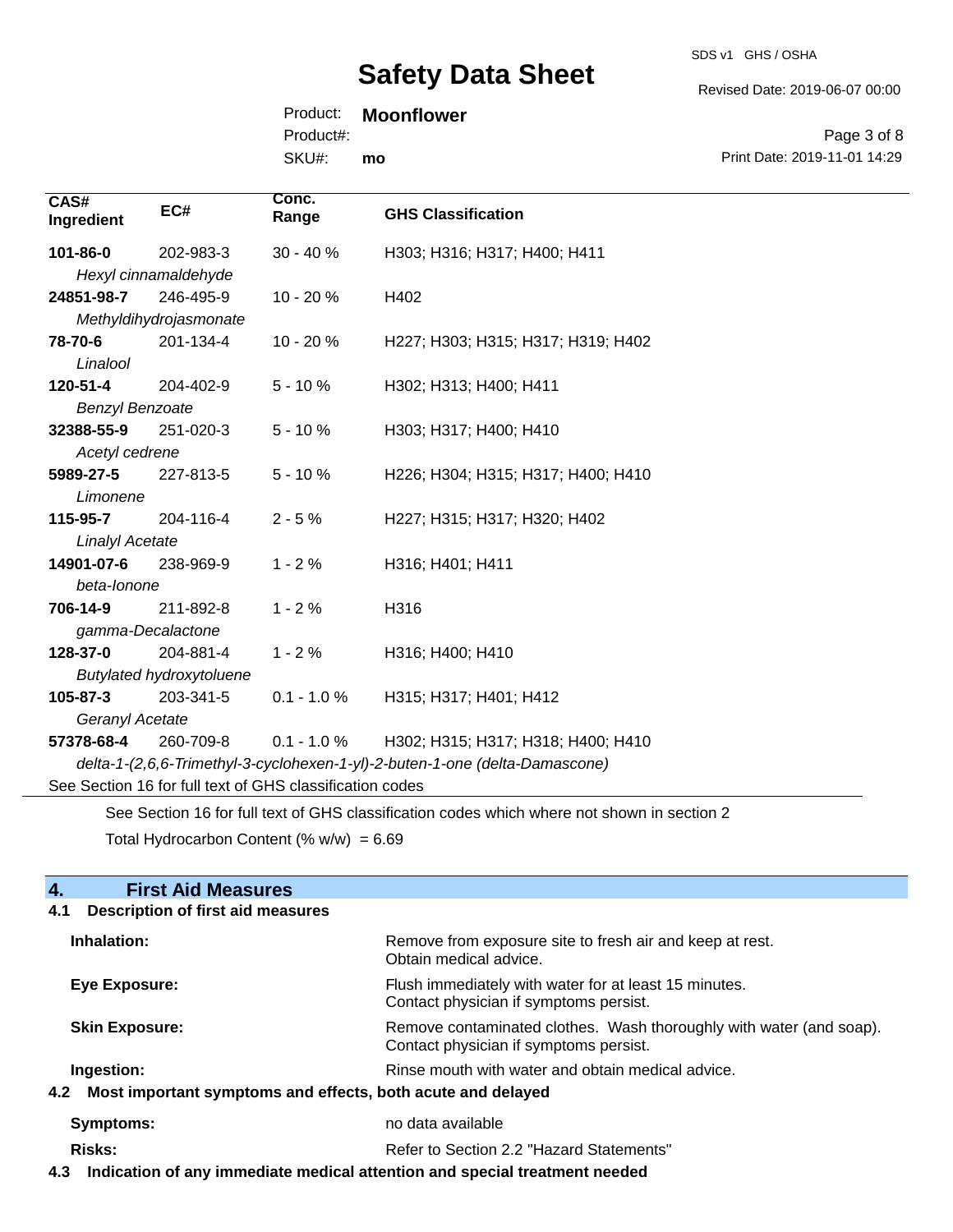SDS v1 GHS / OSHA

Revised Date: 2019-06-07 00:00

Print Date: 2019-11-01 14:29

Page 4 of 8

## Product: **Moonflower**

SKU#: Product#: **mo**

| Treatment:                            | Refer to Section 2.2 "Response"                       |  |
|---------------------------------------|-------------------------------------------------------|--|
| 5.                                    | <b>Fire-Fighting measures</b>                         |  |
| <b>Extinguishing media</b><br>5.1     |                                                       |  |
| Suitable:                             | Carbon dioxide (CO2), Dry chemical, Foam              |  |
| Unsuitable                            | Do not use a direct water jet on burning material     |  |
| 5.2                                   | Special hazards arising from the substance or mixture |  |
| During fire fighting:                 | Water may be ineffective                              |  |
| <b>Advice for firefighters</b><br>5.3 |                                                       |  |
| <b>Further information:</b>           | Standard procedure for chemical fires                 |  |
| 6.                                    | <b>Accidental Release Measures</b>                    |  |

### **6.1 Personal precautions, protective equipment and emergency procedures**

Avoid inhalation and contact with skin and eyes. A self-contained breathing apparatus is recommended in case of a major spill.

#### **6.2 Environmental precautions**

Keep away from drains, soil, and surface and groundwater.

#### **6.3 Methods and materials for containment and cleaning up**

Clean up spillage promptly. Remove ignition sources. Provide adequate ventilation. Avoid excessive inhalation of vapors. Gross spillages should be contained by use of sand or inert powder and disposed of according to the local regulations.

#### **6.4 Reference to other sections**

Not Applicable

# **7. Handling and Storage**

#### **7.1 Precautions for safe handling**

Apply according to good manufacturing and industrial hygiene practices with proper ventilation. Do not drink, eat or smoke while handling. Respect good personal hygiene.

#### **7.2 Conditions for safe storage, including any incompatibilities**

Store in a cool, dry and ventilated area away from heat sources and protected from light in tightly closed original container. Avoid uncoated metal container. Keep air contact to a minimum.

#### **7.3 Specific end uses**

No information available

### **8. Exposure Controls/Personal Protection**

#### **8.1 Control parameters**

**Exposure Limits:**

**Component** ACGIH TWA ppm STEL ppm TWA ppm STEL ppm ACGIH **OSHA** OSHA **128-37-0** *Butylated hydroxytoluene* 2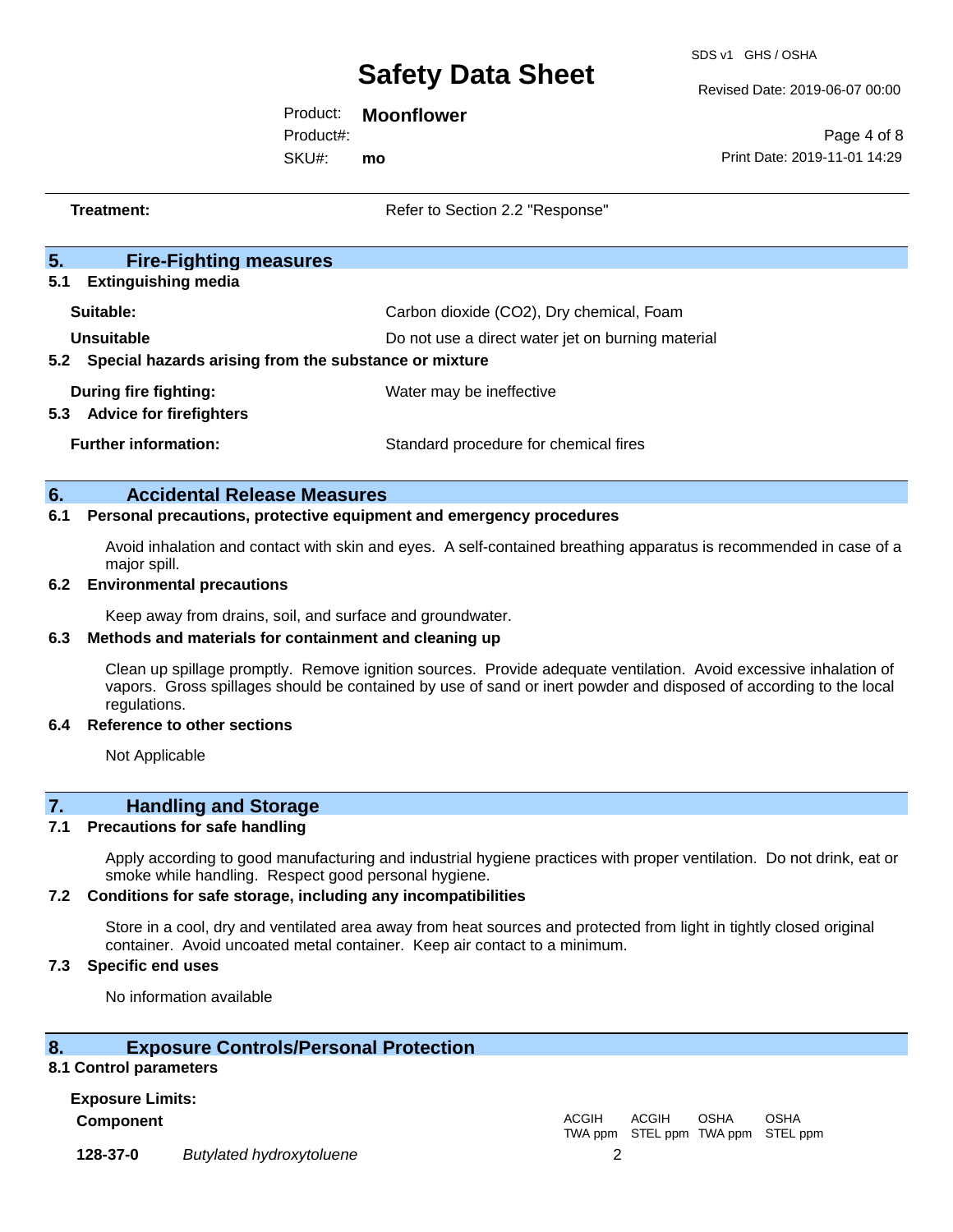SDS v1 GHS / OSHA

Revised Date: 2019-06-07 00:00

|           | Product: Moonflower |                              |
|-----------|---------------------|------------------------------|
| Product#: |                     | Page 5 of 8                  |
| SKU#:     | mo                  | Print Date: 2019-11-01 14:29 |
|           |                     |                              |

| <b>Engineering Controls:</b><br>Use local exhaust as needed.<br>8.2 Exposure controls - Personal protective equipment |                                                                                                                                          |  |
|-----------------------------------------------------------------------------------------------------------------------|------------------------------------------------------------------------------------------------------------------------------------------|--|
| Eye protection:                                                                                                       | Tightly sealed goggles, face shield, or safety glasses with brow guards and side shields, etc.<br>as may be appropriate for the exposure |  |
| <b>Respiratory protection:</b>                                                                                        | Avoid excessive inhalation of concentrated vapors. Apply local ventilation where appropriate.                                            |  |
| <b>Skin protection:</b>                                                                                               | Avoid Skin contact. Use chemically resistant gloves as needed.                                                                           |  |

## **9. Physical and Chemical Properties**

#### **9.1 Information on basic physical and chemical properties**

| Appearance:                  | Liquid                      |
|------------------------------|-----------------------------|
| Odor:                        | <b>Conforms to Standard</b> |
| Color:                       | Greenish Yellow (G2-4)      |
| <b>Viscosity:</b>            | Liquid                      |
| <b>Freezing Point:</b>       | Not determined              |
| <b>Boiling Point:</b>        | Not determined              |
| <b>Melting Point:</b>        | Not determined              |
| <b>Flashpoint (CCCFP):</b>   | 175 F (79.44 C)             |
| <b>Auto flammability:</b>    | Not determined              |
| <b>Explosive Properties:</b> | None Expected               |
| <b>Oxidizing properties:</b> | None Expected               |
| Vapor Pressure (mmHg@20 C):  | 0.1574                      |
| %VOC:                        | 0.16                        |
| Specific Gravity @ 25 C:     | 0.9500                      |
| Density $@25C$ :             | 0.9470                      |
| Refractive Index @ 20 C:     | 1.5040                      |
| Soluble in:                  | Oil                         |

# **10. Stability and Reactivity**

| 10.1 Reactivity                         | None                                               |
|-----------------------------------------|----------------------------------------------------|
| <b>10.2 Chemical stability</b>          | Stable                                             |
| 10.3 Possibility of hazardous reactions | None known                                         |
| <b>10.4 Conditions to avoid</b>         | None known                                         |
| 10.5 Incompatible materials             | Strong oxidizing agents, strong acids, and alkalis |
| 10.6 Hazardous decomposition products   | None known                                         |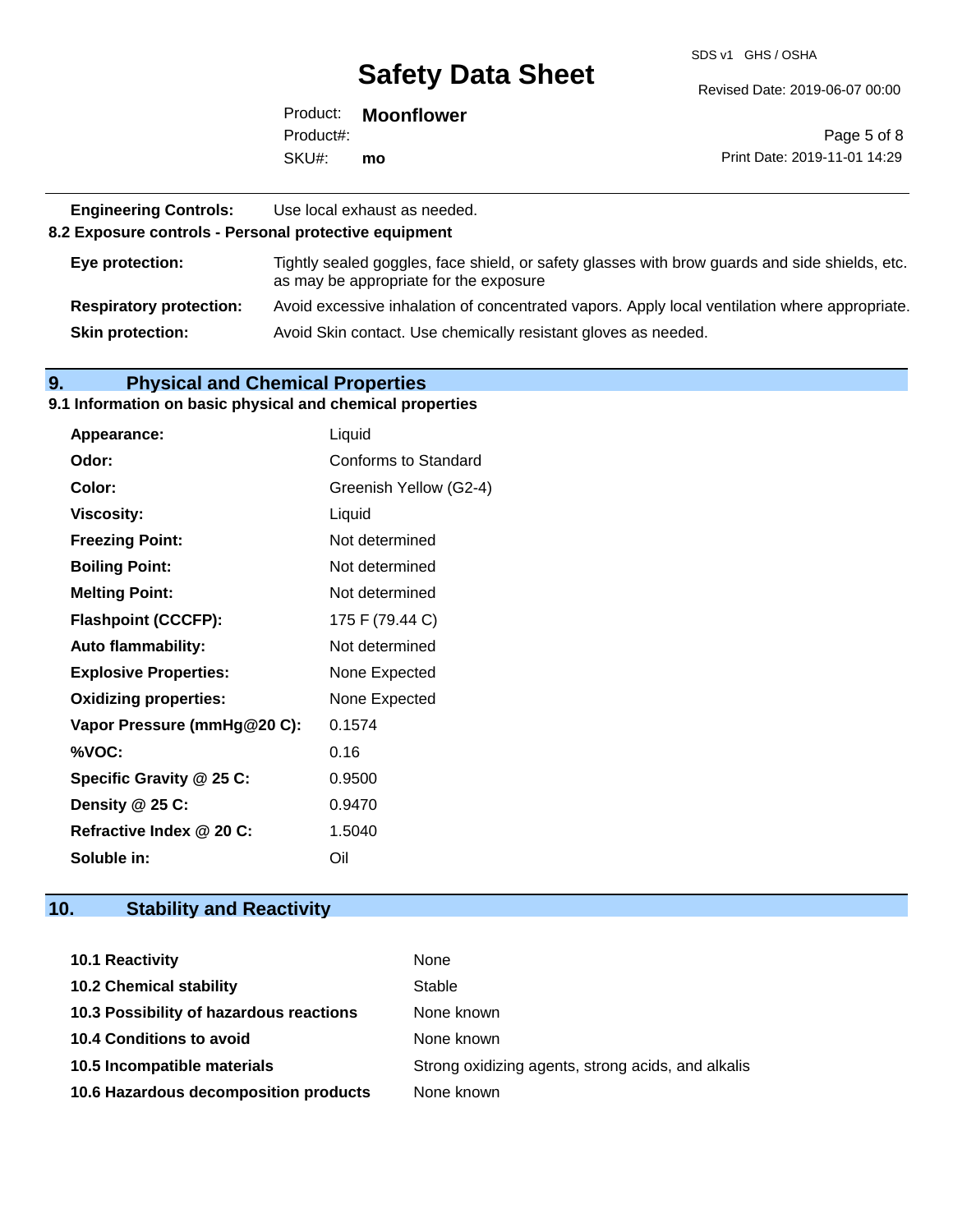SDS v1 GHS / OSHA

Revised Date: 2019-06-07 00:00

Product: **Moonflower** SKU#: Product#: **mo**

Page 6 of 8 Print Date: 2019-11-01 14:29

| 11.<br><b>Toxicological Information</b> |
|-----------------------------------------|
|-----------------------------------------|

### **11.1 Toxicological Effects**

Acute Toxicity Estimates (ATEs) based on the individual Ingredient Toxicity Data utilizing the "Additivity Formula"

| Acute toxicity - Oral - (Rat) mg/kg                | (LD50: 3242.7260) May be harmful if swallowed            |
|----------------------------------------------------|----------------------------------------------------------|
| Acute toxicity - Dermal - (Rabbit) mg/kg           | (LD50: 3610.9188) May be harmful in contact with skin    |
| Acute toxicity - Inhalation - (Rat) mg/L/4hr       | (LD50: 22.6844) May be harmful if inhaled                |
| Skin corrosion / irritation                        | May be harmful if inhaled                                |
| Serious eye damage / irritation                    | Causes serious eye irritation                            |
| <b>Respiratory sensitization</b>                   | Not classified - the classification criteria are not met |
| <b>Skin sensitization</b>                          | May cause an allergic skin reaction                      |
| <b>Germ cell mutagenicity</b>                      | Not classified - the classification criteria are not met |
| Carcinogenicity                                    | Not classified - the classification criteria are not met |
| <b>Reproductive toxicity</b>                       | Not classified - the classification criteria are not met |
| Specific target organ toxicity - single exposure   | Not classified - the classification criteria are not met |
| Specific target organ toxicity - repeated exposure | Not classified - the classification criteria are not met |
| <b>Aspiration hazard</b>                           | Not classified - the classification criteria are not met |

# **12. Ecological Information**

**12.1 Toxicity**

| <b>Acute acquatic toxicity</b>     | Very Toxic to aquatic life                      |
|------------------------------------|-------------------------------------------------|
| <b>Chronic acquatic toxicity</b>   | Toxic to aquatic life with long lasting effects |
| <b>Toxicity Data on soil</b>       | no data available                               |
| <b>Toxicity on other organisms</b> | no data available                               |
|                                    |                                                 |
| 12.2 Persistence and degradability | no data available                               |
| 12.3 Bioaccumulative potential     | no data available                               |
| 12.4 Mobility in soil              | no data available                               |
| 12.5 Other adverse effects         | no data available                               |
|                                    |                                                 |

### **13. Disposal Conditions**

### **13.1 Waste treatment methods**

Do not allow product to reach sewage systems. Dispose of in accordance with all local and national regulations. Send to a licensed waste management company.The product should not be allowed to enter drains, water courses or the soil. Do not contaminate ponds, waterways or ditches with chemical or used container.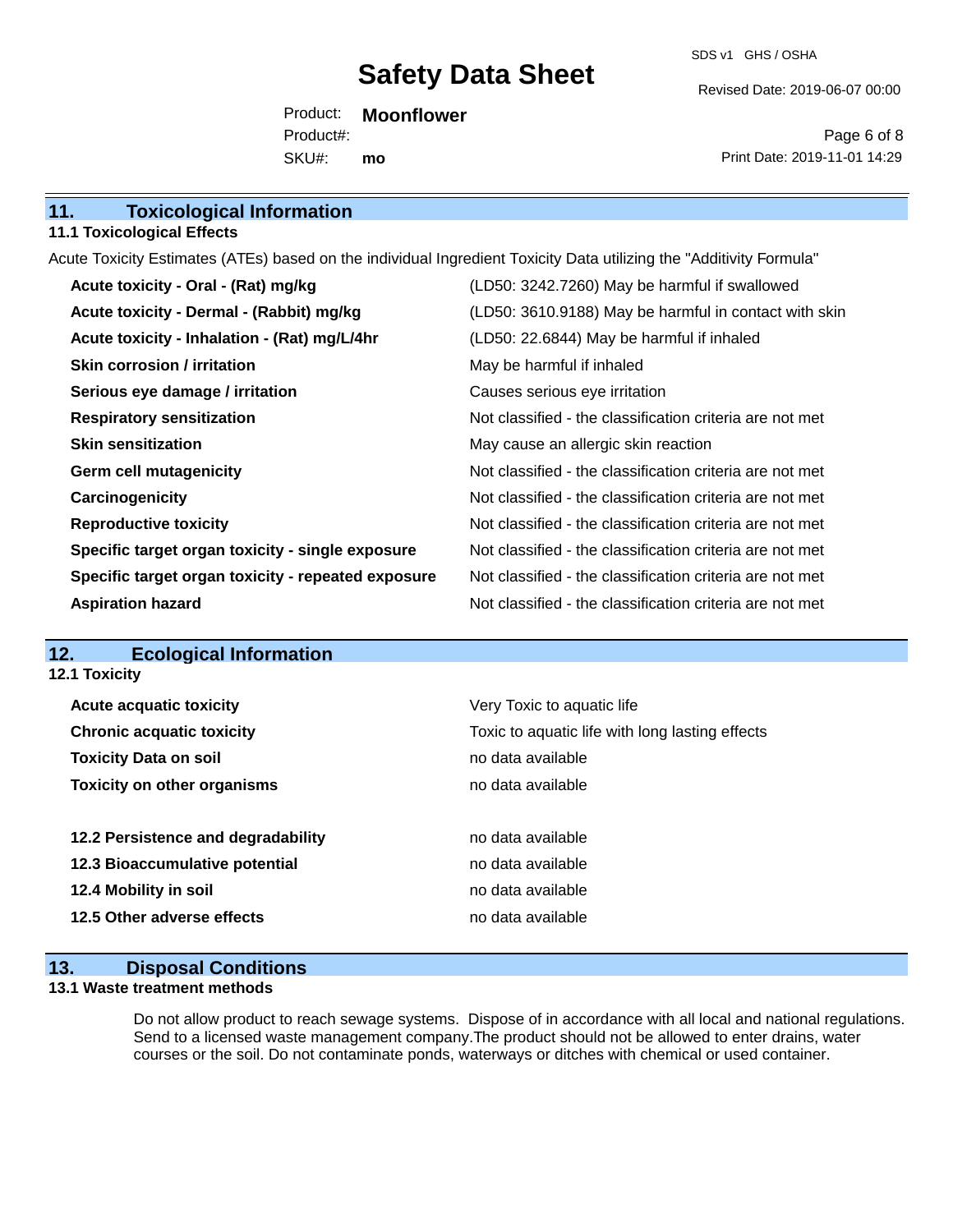SDS v1 GHS / OSHA

Revised Date: 2019-06-07 00:00

Product: **Moonflower** Product#:

SKU#: **mo**

Page 7 of 8 Print Date: 2019-11-01 14:29

# **14. Transport Information**

| <b>Marine Pollutant</b>                                       | Yes. Ingredient of greatest environmental impact:<br>101-86-0: (30 - 40 %) : Hexyl cinnamaldehyde |              |                                     |                 |               |
|---------------------------------------------------------------|---------------------------------------------------------------------------------------------------|--------------|-------------------------------------|-----------------|---------------|
| <b>Regulator</b>                                              |                                                                                                   | <b>Class</b> | <b>Pack Group</b>                   | <b>Sub Risk</b> | UN-nr.        |
| U.S. DOT (Non-Bulk)                                           |                                                                                                   |              | Not Regulated - Not Dangerous Goods |                 |               |
| <b>Chemicals NOI</b>                                          |                                                                                                   |              |                                     |                 |               |
| <b>ADR/RID (International Road/Rail)</b>                      |                                                                                                   |              |                                     |                 |               |
| <b>Environmentally Hazardous</b><br>Substance, Liquid, n.o.s. |                                                                                                   | 9            | $\mathbf{III}$                      |                 | <b>UN3082</b> |
| <b>IATA (Air Cargo)</b>                                       |                                                                                                   |              |                                     |                 |               |
| <b>Environmentally Hazardous</b><br>Substance, Liquid, n.o.s. |                                                                                                   | 9            | Ш                                   |                 | <b>UN3082</b> |
| IMDG (Sea)                                                    |                                                                                                   |              |                                     |                 |               |
| <b>Environmentally Hazardous</b><br>Substance, Liquid, n.o.s. |                                                                                                   | 9            | Ш                                   |                 | <b>UN3082</b> |

| 15.                                       | <b>Regulatory Information</b> |                             |                                                                                                  |  |  |
|-------------------------------------------|-------------------------------|-----------------------------|--------------------------------------------------------------------------------------------------|--|--|
| <b>U.S. Federal Regulations</b>           |                               |                             |                                                                                                  |  |  |
| <b>TSCA (Toxic Substance Control Act)</b> |                               |                             | All components of the substance/mixture are listed or exempt                                     |  |  |
| 40 CFR(EPCRA, SARA, CERCLA and CAA)       |                               |                             | This product contains NO components of concern.                                                  |  |  |
| <b>U.S. State Regulations</b>             |                               |                             |                                                                                                  |  |  |
| <b>California Proposition 65 Warning</b>  |                               |                             | This product contains the following components:                                                  |  |  |
| 123-35-3(NF 204-622-5 0.01 - 0.1%         |                               |                             | beta-Myrcene (Natural Source)                                                                    |  |  |
| 94-59-7                                   |                               | $202 - 345 - 4$ 0.01 - 0.1% | Safrole (Natural Source)                                                                         |  |  |
| $93 - 15 - 2$                             | $202 - 223 - 0 \le 54$ ppm    |                             | Methyl Eugenol (Natural Source)                                                                  |  |  |
| <b>Canadian Regulations</b>               |                               |                             |                                                                                                  |  |  |
| <b>DSL</b>                                |                               |                             | 100.00% of the components are listed or exempt. The following<br>components are NOT on the List: |  |  |
| 815580-59-7 453-570-1                     |                               | $\leq$ 11 ppm               | 3-Cyclohexene-1-carboxylic acid, 2,6,6-trimethyl-, methyl ester                                  |  |  |

# **16. Other Information**

#### **GHS H-Statements referred to under section 3 and not listed in section 2**

| H226 : Flammable liquid and vapour                       | H302: Harmful if swallowed                                     |
|----------------------------------------------------------|----------------------------------------------------------------|
| H304 : May be fatal if swallowed and enters airways      | H316 : Causes mild skin irritation                             |
| H317 : May cause an allergic skin reaction               | H318 : Causes serious eye damage                               |
| H320 : Causes eye irritation                             | H401 : Toxic to aquatic life                                   |
| H402 : Harmful to aquatic life                           | H410 : Very toxic to aquatic life with long lasting<br>effects |
| H412 : Harmful to aquatic life with long lasting effects |                                                                |
| <b>Total Fractional Values</b>                           |                                                                |

(TFV) Risk (TFV) Risk